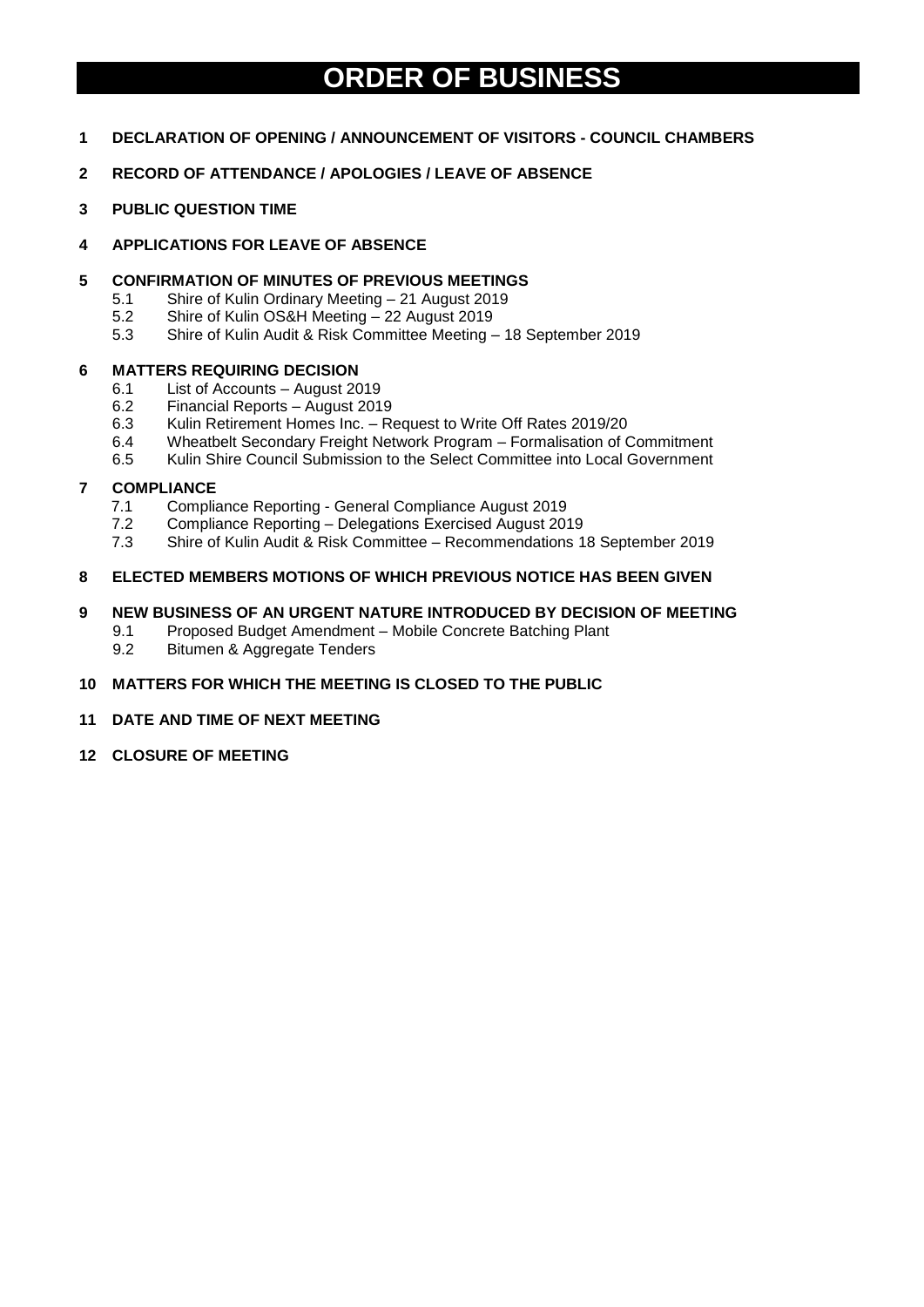# **Minutes of an Ordinary Meeting of Council held in the Council Chambers on Wednesday 18 September 2019 commencing at 1.06pm**

# **1. DECLARATION OF OPENING / ANNOUNCEMENT OF VISITORS**

President West congratulated the recently elected Councillors (all unopposed), swearing in ceremony will be conducted at October meeting.

# **2. RECORD OF ATTENDANCE/APOLOGIES/LEAVE OF ABSENCE**

| Attendance          |                                |                     |
|---------------------|--------------------------------|---------------------|
| <b>BD</b> West      | President                      | West Ward           |
| <b>RD Duckworth</b> | <b>Deputy President</b>        | West Ward           |
| <b>HT</b> McInnes   | Councillor                     | <b>Town Ward</b>    |
| <b>B</b> Smoker     | Councillor                     | West Ward           |
| R Bowey             | Councillor                     | Town Ward           |
| <b>BP</b> Taylor    | Councillor                     | <b>Central Ward</b> |
| <b>MS Lucchesi</b>  | Councillor                     | <b>Central Ward</b> |
| G Robins            | Councillor                     | <b>Town Ward</b>    |
| L Varone            | Councillor                     | East Ward           |
| G Yandle            | <b>Chief Executive Officer</b> |                     |
| J Hobson            | Manager of Works               |                     |
|                     |                                |                     |

# **APOLOGIES**

C Vandenberg Deputy Chief Executive Officer

# **LEAVE OF ABSENCE**  Nil

## **3. PUBLIC QUESTION TIME** Nil

# **4. APPLICATIONS FOR LEAVE OF ABSENCE** Nil

### **Change to Order of Business**

**01/0919 Moved Cr Taylor Seconded Cr Robins that Council agree to accept the two items of urgent nature as new business, being: Item 9.1 Proposed Budget Amendment – Mobile Concrete Batching Plant Item 9.2 Bitumen & Aggregate Tenders; and; agree to changing the order of business to discuss Item 9.1 immediately. Carried 9/0**

# **9.1 Proposed Budget Amendment - Mobile Concrete Batching Plant**

**RESPONSIBLE OFFICER:** Works Manager **FILE REFERENCE:** 12.04.01 Budget **AUTHOR:** CEO / Works Manager **STRATEGIC REFERENCE/S:** 1.3 Accessible infrastructure and service meeting changing community needs **DISCLOSURE OF INTEREST:** Nil

### **SUMMARY:**

For Council to consider a budget amendment to substitute a mobile batching plant into the 2019/20 Plant Budget for the originally proposed cherry picker.

# **BACKGROUND & COMMENT:**

The Shire of Kulin currently has a Hino Agitator truck with a capacity of 2 cubic meters that is used for various jobs for the shire from making headwalls for pipes, stabilised back fill for new pipes, pouring concrete for pads and other concrete jobs as required.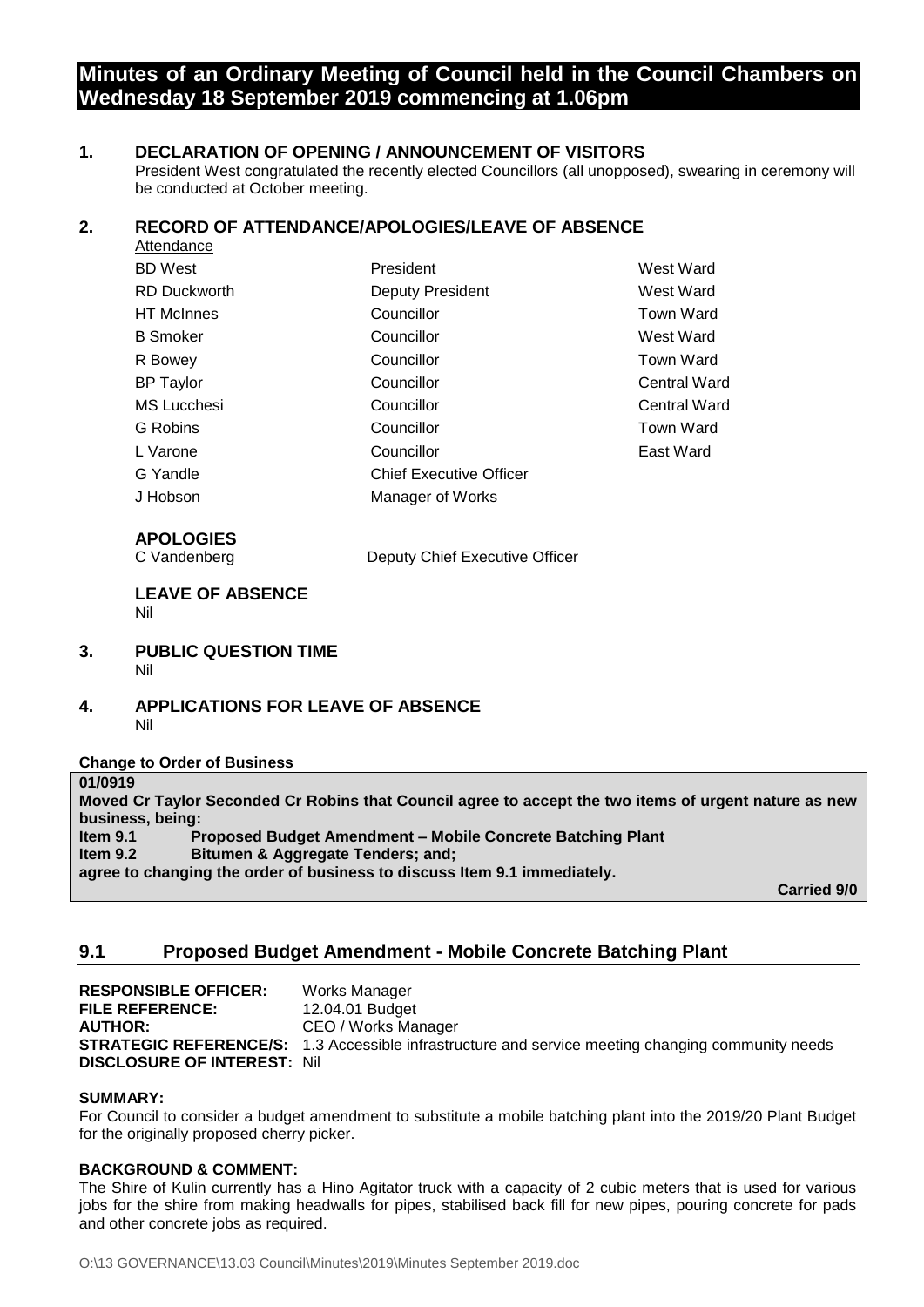Currently loading the truck is undertaken via a manmade ramp which is approximately 2m high and hopper that would stand approximately 4m high and is loaded using the backhoe.

It has been raised a few times on a semi-regular basis that the safety of the current set up is a risk and the operators are reluctant to drive on the ramp.

Over the past few years, the Plant Mechanic, Denis Brandis has been investigating if he can find a mobile batching plant that would be suitable to load our agitator.

The Shire of Quairading are having a clearing sale on 18 September and there is a mobile batching plant in the auction. The Works Manager would like to investigate if it is worth the Shire showing interest in this item to complement the agitator truck we currently have. The Plant Mechanic has indicated that this may go for a price between \$10,000 - \$15,000 or potentially even cheaper.

This mobile batching plant will require a small amount of work to replace some guards, tyres and maybe a new motor.

Below are photos of the proposed batching plant.





# **STATUTORY ENVIRONMENT:**

Expenditure from municipal fund not included in annual budget

(1) A local government is not to incur expenditure from its municipal fund for an additional purpose except where the expenditure —

- (a) is incurred in a financial year before the adoption of the annual budget by the local government; or
- (b) is authorised in advance by resolution\*; or
- (c) is authorised in advance by the mayor or president in an emergency.

*\* Absolute majority required.*

Section 11 Local Government (Functions & General) Regulations 1996 – When tenders have to be publicly invited.

# **POLICY IMPLICATIONS:**

APOG & Policy Manual A5 – Budget Preparation A22 – Procurement, Purchasing and Tenders

# **FINANCIAL IMPLICATIONS:**

In the 2019/2020 Plant Budget, \$15,000 has been allocated to the purchase of a cherry picker to replace our current cherry picker that has become unsafe to be used in a Shire environment. After doing some further research on the replacement, we are looking at a figure more like \$40,000 to \$50,000 to be able to purchase a replacement cherry picker.

From the \$15,000 allocated in the budget this year it is likely that this figure would only get something the same age or slightly better condition than our existing machine.

An amendment is proposed to the 2019/20 Plant Budget to use the \$15,000 initially allocated to purchase a cherry picker, now be used for the possible purchase of the Mobile Batching Plant from an auction held in Quairading on 18 September.

Shire officers will continue to investigate prices for an appropriate cherry picker replacement. Should an appropriate machine be identified, it is likely that an additional budget amendment item will be brought to Council for decision at the time.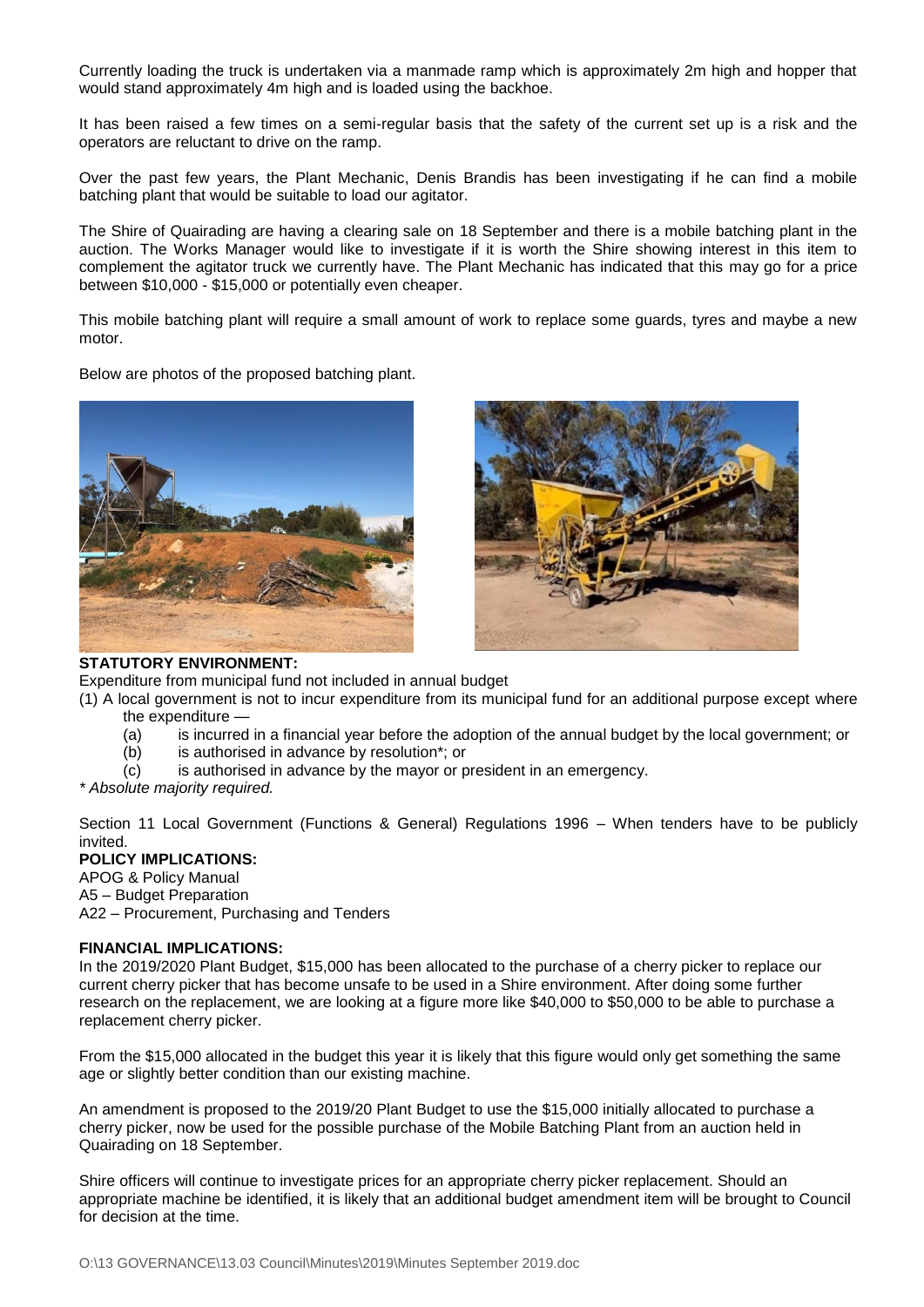# **COMMUNITY CONSULTATION:**

CEO Plant Mechanic DCEO

### **WORKFORCE IMPLICATIONS:**

This proposed machine would provide for a safer and more efficient working environment for the Works Crew when batching concrete.

### **OFFICER'S RECOMMENDATION:**

That Council:

- 1. Authorise a budget amendment to purchase a mobile batching plant for a maximum value of \$15,000 in substitute of the cherry picker originally proposed in the 2019/20 Plant Budget, and
- 2. Authorise the CEO to approve procurement of Mobile Batching via auction.

### **VOTING REQUIREMENTS:**

Absolute majority.

#### **02/0919**

**Moved Cr Robins Seconded Cr McInnes that Council:**

- **1. Authorise a budget amendment to purchase a mobile batching plant for a maximum value of \$15,000 in substitute of the cherry picker originally proposed in the 2019/20 Plant Budget, and**
- **2. Authorise the CEO to approve procurement of Mobile Batching via auction.**

**Carried by Absolute Majority**

#### **Council Meeting adjourned at 1.16pm**

#### **Council Meeting resumed 4.26pm**

# **5. CONFIRMATION OF MINUTES OF PREVIOUS MEETINGS**

Shire of Kulin Ordinary Meeting – 21 August 2019

#### **03/0919**

**Moved Cr Robins Seconded Cr Smoker that the minutes of the Ordinary Council Meeting held on 21 August 2019 be confirmed as a true and correct record.**

**Carried 9/0**

Shire of Kulin OS&H – Minutes 22 August 2019

### **04/0919**

**Moved Cr McInnes Seconded Cr Bowey that the minutes of the Kulin OS& H Meeting held on 22 August 2019 be confirmed as a true and correct record.**

**Carried 9/0**

Shire of Kulin Audit & Risk Committee Meeting – Minutes 18 September 2019

### **05/0919**

**Moved Cr Duckworth Seconded Cr Lucchesi that the minutes of the Shire of Kulin Audit & Risk Committee Meeting held on 18 September 2019 be confirmed as a true and correct record.**

**Carried 9/0**

# **6 MATTERS REQUIRING DECISION**

# **6.1 List of Accounts – August 2019**

**RESPONSIBLE OFFICER:** DCEO **FILE REFERENCE:** 12.06 **AUTHOR:** DCEO **STRATEGIC REFERENCE/S:** 12.01 **DISCLOSURE OF INTEREST:** Nil

#### **SUMMARY:**

Attached is the list of accounts paid during the month of August 2019 for Council's consideration.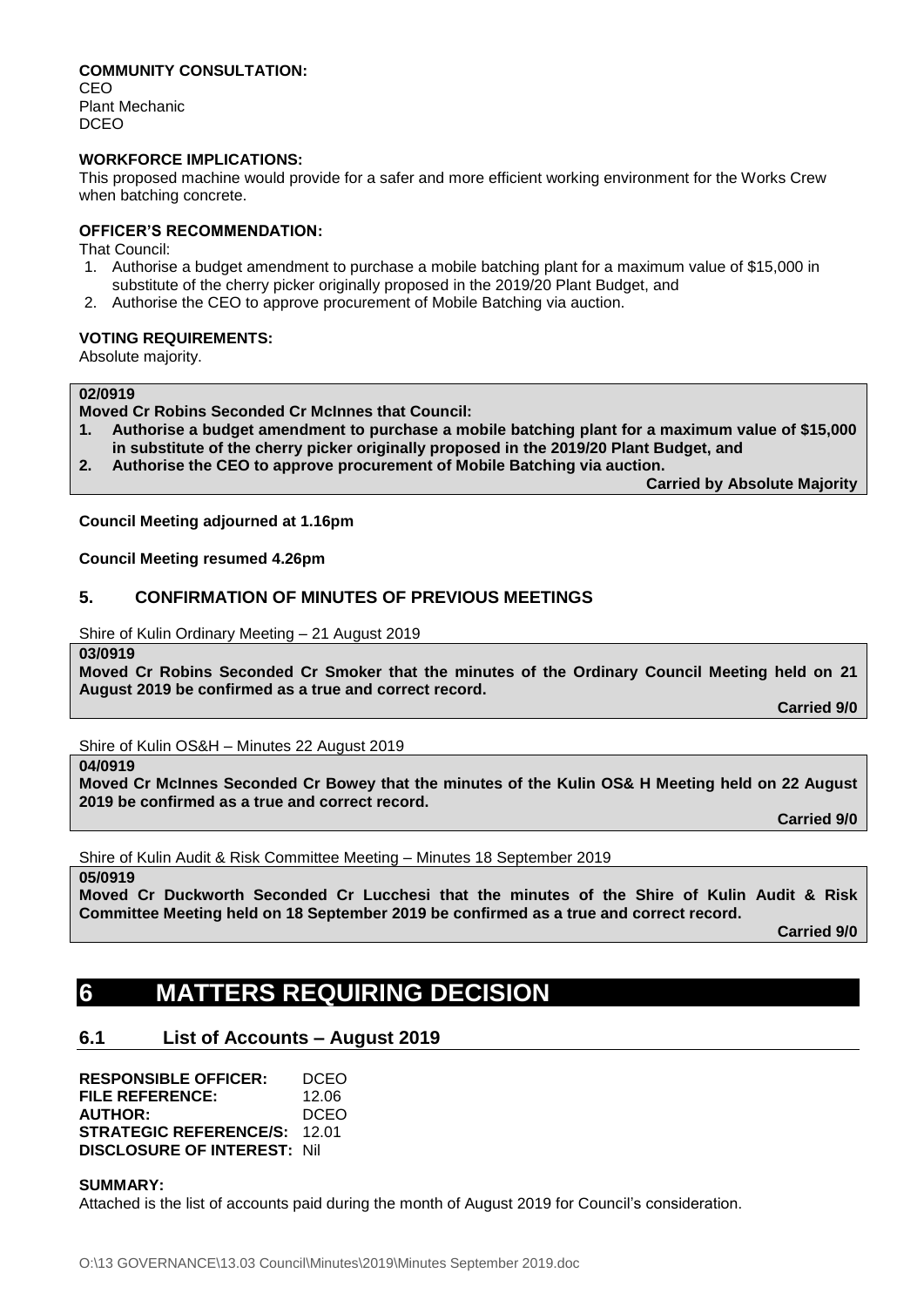**BACKGROUND & COMMENT:** Nil **FINANCIAL IMPLICATIONS:** Nil

### **STATUTORY AND PLANNING IMPLICATIONS:**

Regulation 34 of the Local Government (Financial Management) Regulations 1996 requires local governments to prepare each month a statement of financial activity reporting on the revenue and expenditure of funds for the month in question.

**POLICY IMPLICATIONS:** Nil **COMMUNITY CONSULTATION:** Nil **WORKFORCE IMPLICATIONS:** Nil

### **OFFICER'S RECOMMENDATION:**

That August payments being cheque no.'s 250 (Trip), 412 - 413 (Trust), 37147 – 37153; EFT No's 15563 - 15650, DD7008.1 - DD7026.10 (Municipal), credit card payments, creditor payments, payroll and other vouchers from the Municipal Fund totalling \$412,439.24 be received.

## **VOTING REQUIREMENTS:**

Simple majority required.

### **06/0919**

**Moved Cr Bowey Seconded Cr Duckworth that August payments being cheque no.'s 250 (Trip), 412 - 413 (Trust), 37147 – 37153; EFT No's 15563 - 15650, DD7008.1 - DD7026.10 (Municipal), credit card payments, creditor payments, payroll and other vouchers from the Municipal Fund totalling \$412,439.24 be received. Carried 9/0**

# **6.2 Financial Reports – August 2019**

**RESPONSIBLE OFFICER:** DCEO **FILE REFERENCE:** 12.01 **AUTHOR:** DCEO **STRATEGIC REFERENCE/S:** 12.01 **DISCLOSURE OF INTEREST:** Nil

### **SUMMARY:**

Attached are the financial reports for the period ending 31 August 2019.

**BACKGROUND & COMMENT:**

Nil

**FINANCIAL IMPLICATIONS:**

Nil

### **STATUTORY AND PLANNING IMPLICATIONS:**

Regulation 34 of the Local Government (Financial Management) Regulations 1996 requires local governments to prepare each month a statement of financial activity reporting on the revenue and expenditure of funds for the month in question.

**POLICY IMPLICATIONS:**

Nil

**COMMUNITY CONSULTATION:** Nil

**WORKFORCE IMPLICATIONS:** Nil

### **OFFICER'S RECOMMENDATION:**

That Council endorse the monthly financial statements for the period ending 31 August 2019.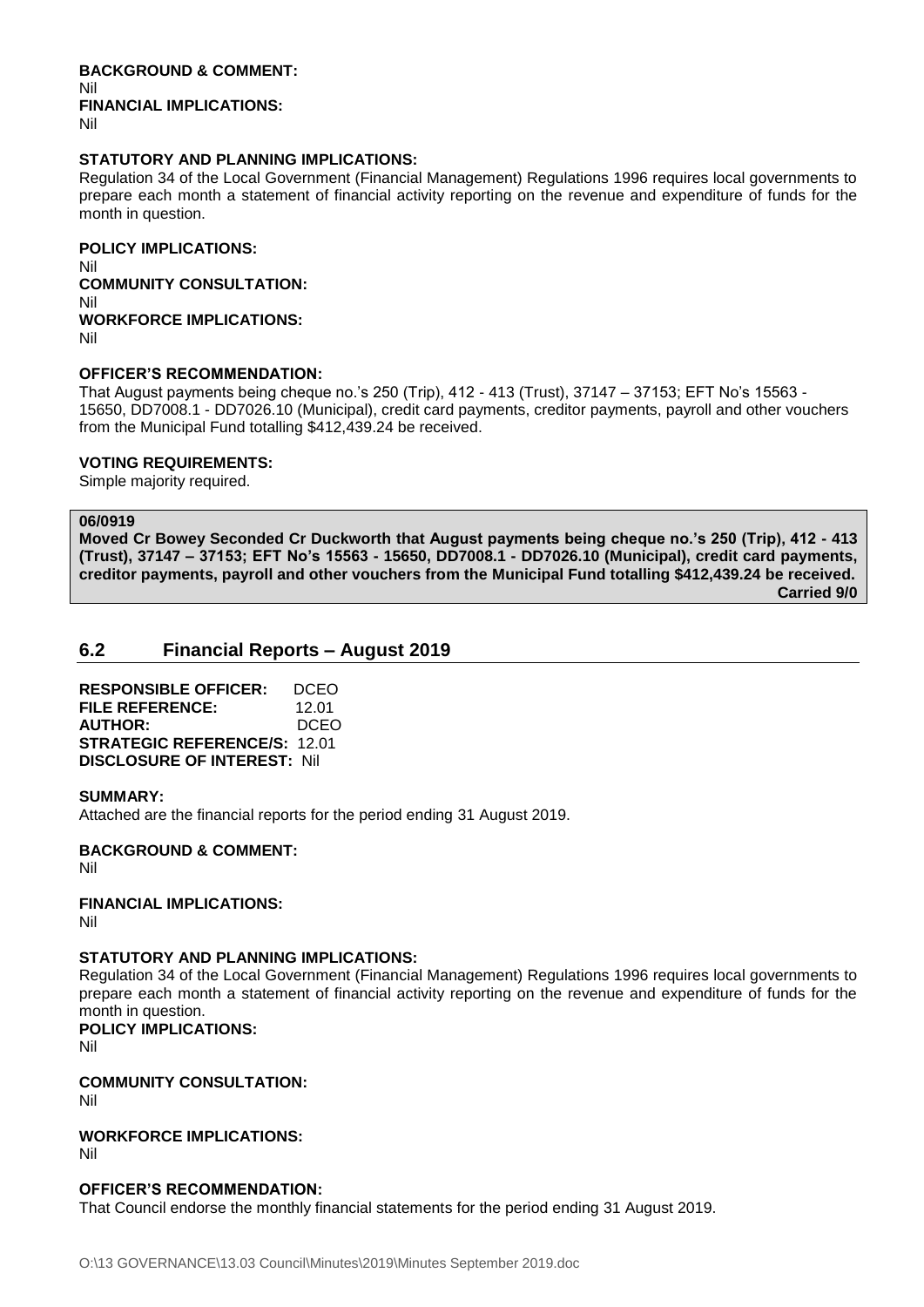### **VOTING REQUIREMENTS:**

Simple majority required.

# **07/0919**

**Moved Cr Lucchesi Seconded Cr Robins that Council endorse the monthly financial statements for the period ending 31 August 2019.**

**Carried 9/0**

# **6.3 Kulin Retirement Homes Inc. – Request to Write Off Rates 2019/20**

**NAME OF APPLICANT:** Kulin Retirement Homes Inc. **RESPONSIBLE OFFICER:** CEO **FILE REFERENCE:** 25.02 **AUTHOR:** CEO **DISCLOSURE OF INTEREST:** Nil

### **SUMMARY:**

In past years the Kulin Retirement Homes has requested a refund of rates for their property in Gordon Street and Price St, Kulin. All service charges applicable for the property are to be paid by the committee.

### **BACKGROUND & COMMENT:**

This year the committee has written to Council requesting that Council waive rates for both Kulinda Estate and the Workman Estate.

#### **FINANCIAL IMPLICATIONS**

The write off is allowed for in annual budget.

**STATUTORY AND TOWN PLANNING IMPLICATIONS:** Nil

**FINANCIAL IMPLICATIONS:**

Nil

**STATUTORY AND PLANNING IMPLICATIONS:**  Nil

**POLICY IMPLICATIONS:** Nil

**COMMUNITY CONSULTATION:** Nil

**WORKFORCE IMPLICATIONS:**

Nil

### **RECOMMENDATION:**

That Council rates levied to Kulin Retirement Homes totalling \$2,860.51 for assessment number A1422, charged against Workman Estate; and \$6,992.36 for assessment number A95, charged against Kulinda, be donated back to the organisation as they continue to operate as a not for profit community organisation.

# **VOTING REQUIREMENTS:**

Simple majority required.

# **08/0919**

**Moved Cr McInnes Seconded Cr Smoker that Council rates levied to Kulin Retirement Homes totalling \$2,860.51 for assessment number A1422, charged against Workman Estate; and \$6,992.36 for assessment number A95, charged against Kulinda, be donated back to the organisation as they continue to operate as a not for profit community organisation.**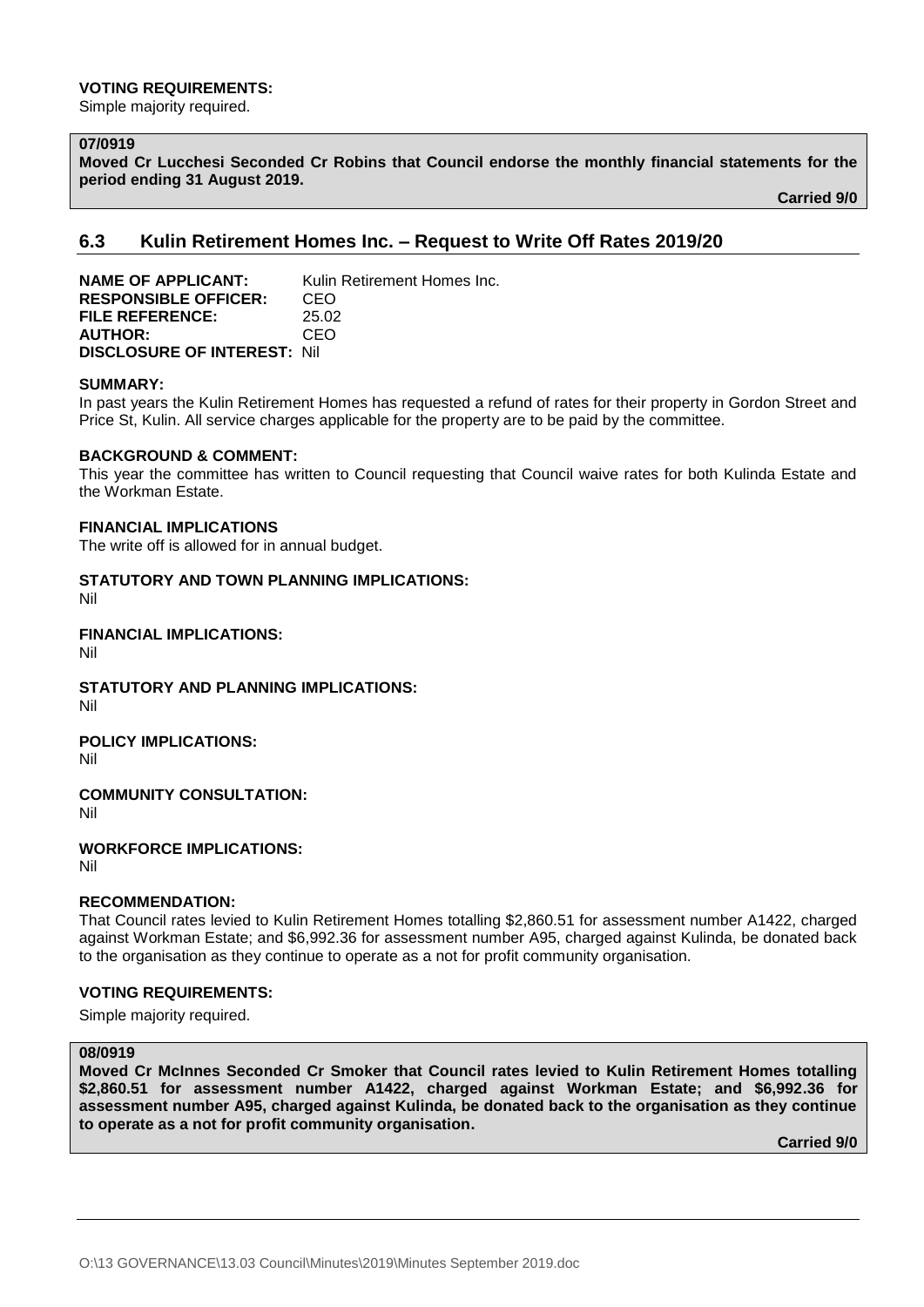**RESPONSIBLE OFFICER:** CEO **FILE REFERENCE:** 28.19 **AUTHOR:** CEO **STRATEGIC REFERENCE/S: DISCLOSURE OF INTEREST:** Nil

### **SUMMARY:**

It is requested by the Wheatbelt Secondary Freight Network Steering Committee that the associated 42 Local Governments formalise their commitment to WSFN Program, to be eligible for future funding and project consideration, via a formal resolution of Council.

## **BACKGROUND & COMMENT:**

42 Local Governments of the Wheatbelt region have worked collaboratively for over 4 years to secure funding to improve secondary freight network routes on Local Government Roads in the Wheatbelt. The Wheatbelt Secondary Freight Network (WSFN) Program has successfully been allocated \$70 million of Federal funding (ROSI) and this has been matched with State funding of \$17.5 million (reflecting the 80/20 funding agreement). The State funding will be sourced two thirds from the State and one third from the Local Governments whose assets are being upgraded. The available \$87.5M will not be sufficient to upgrade all the identified 80 routes and good governance of this program, and ongoing collaboration between all parties, will be critical in securing additional funding.

Attached is Program Governance Plan (PGP) which identifies how key governance and administrative aspects will be undertaken to ensure successful delivery of the program. It will assist to outline the structure and processes for decision making and consultation within the Wheatbelt Region Regional Road Groups (WR RRG) and Local Governments. The PGP will provide a framework and guidelines for all members of the WSFN Program to operate within. The PGP will be used to communicate to all stakeholders how the program will be governed. This PGP should be read in conjunction with the attached Program Delivery Plan and the Multi-criteria Analysis (MCA) Methodology documents that provide operational details about how on-ground capital works will be delivered for Stage 1 and beyond.

Now that the initial funding for the delivery of on-ground capital works for Stage 1 has been confirmed, it is proposed that all 42 Local Governments formalise their commitment to WSFN Program, to be eligible for future funding and project consideration. It is requested by the WSFN Steering committee that this formal commitment from all 42 Councils be via a formal resolution of Council, which will entail the presentation and acknowledgement of the following WSFN program documents:

- Project Governance Plan
- **Program Delivery Plan**
- **Multi Criteria Analysis Methodology.**

The 42 Council resolutions will be collated as addendums to a formal agreement that the Regional Road Group will sign with the Federal and State Governments on behalf of all 42 LGs associated with the WSFN program formalising the ongoing commitment to the program.

In order to demonstrate best outcomes and value for money it is necessary to develop a transparent process to identify which routes have the highest priority for the limited available funding. A prioritisation of the Wheatbelt Secondary Freight Network routes via a multi-criteria analysis (MCA) will be developed to score each route based on the available data submitted by Local Governments and the Revitalising Agricultural Region Freight (RARF) strategy being coordinated by the WA State Government. The criteria upon which each route will be assessed in the MCA includes:

| Data Set              | <b>Description</b>                                                                                         |
|-----------------------|------------------------------------------------------------------------------------------------------------|
| <b>ROSMA KSI</b>      | ROSMA data will be supplied by Main Roads WA. It captures the rate of 'Killed or Serious Injury' (KSI)     |
| Rate                  | incidents on a route.                                                                                      |
| Seal Width            | The seal width of the road described as a percentage of the route length, allowing an average seal width   |
|                       | will be applied across the route. Seal width will be compared to a minimum seal width of 7m as per a Type  |
|                       | 5 road.                                                                                                    |
| <b>Road Condition</b> | Shire's have assessed road condition on a one to five scale, which has been applied as a direct metric.    |
|                       | Five indicating very poor condition                                                                        |
| <b>ADT Counts</b>     | Average Daily Traffic counts provide data on the average number of total vehicles traveling on a road per  |
|                       | day over the measurement period, capturing both heavy and light vehicle use.                               |
| <b>ESA Counts</b>     | An Equivalent Standard Axle is defined as a dual tyred single axle transmitting 8.2 tonne to the pavement. |
|                       | ESA counts are therefore reflective of the total number and load of heavy vehicles that impact a road.     |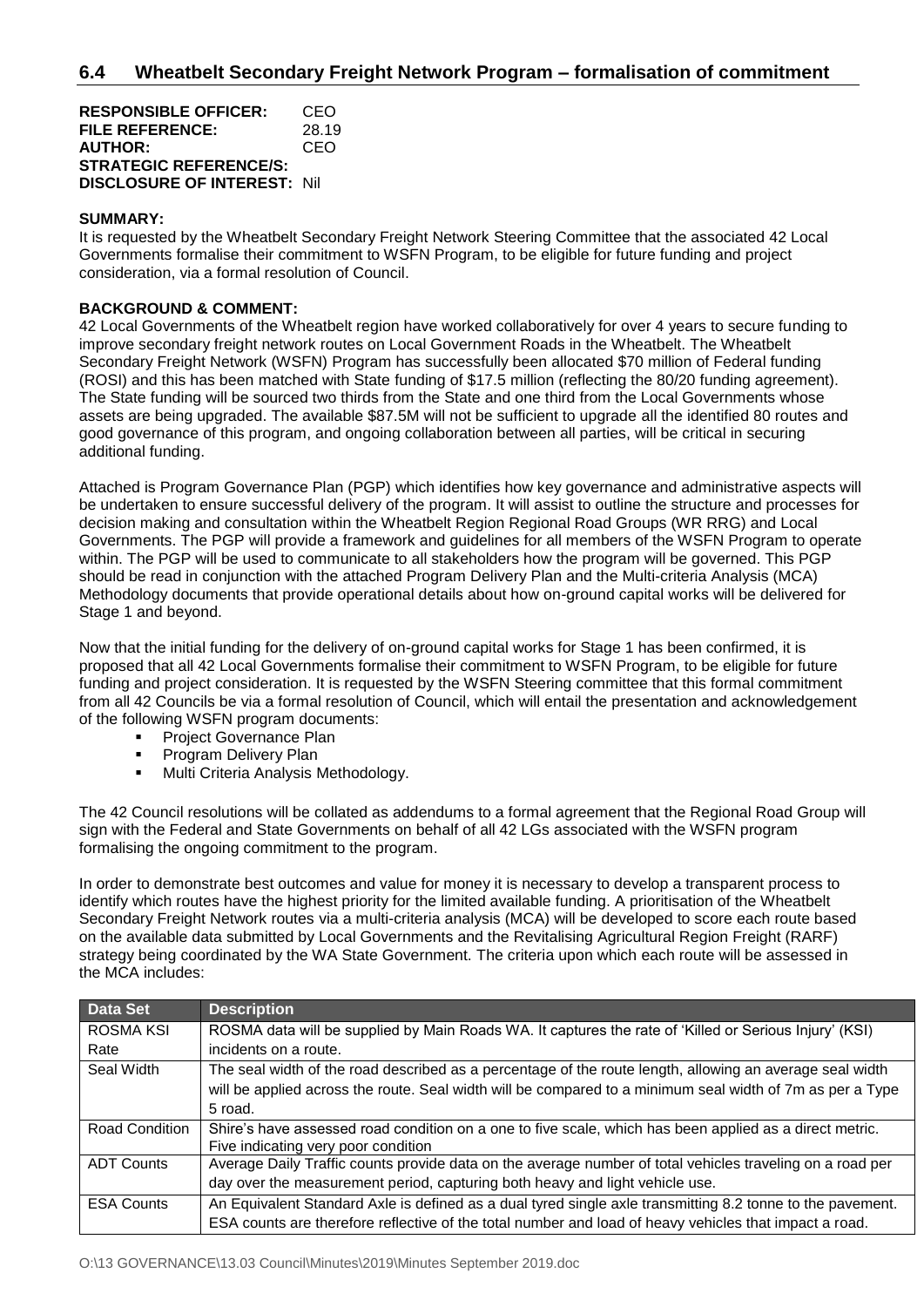On-ground works for the WSFN program are expected to commence in financial year 2020/21 and be staged over a 3 to 5 year period depending upon Federal Government stipulations.

For the year 2019/20 the WSFN have identified 2 x pilot projects to begin on-ground works and refine project delivery methodologies and processes. These will be \$1 million dollars each and have been identified for the following Shires:

- Wheatbelt North
	- Shire of Victoria Plains
	- Lancelin to Meckering Route
	- Mogumber Yarawindah Road
	- Project value \$1M
	- Wheatbelt South
		- Shire of Quairading
		- Cunderdin to Kweda Route
		- Cunderdin Quairading Road
		- Project Value \$1M

### **STATUTORY ENVIRONMENT:**

Local Government Act 1995 Section 3.18 Performing Executive Functions

## **POLICY IMPLICATIONS:**

Nil

### **FINANCIAL IMPLICATIONS:**

Local Governments with projects approved over the course of the WSFN program will be required to contribute approximately 7% of each individual project's total cost. The remaining funding will be provided by Federal Government 80% and State Government 13%.

## **COMMUNITY CONSULTATION:**

Nil

# **WORKFORCE IMPLICATIONS:**

Officers from LGs with prioritised projects will be essential to ensure successful delivery of individual projects. This will provide a great opportunity for knowledge sharing and collaboration across the region. It will allow members of the PTT to undertake both informal and formal training of LGA staff to upskill and improve their technical capacity. Where possible neighbouring LGs will be encouraged to share technical, workforce and plant resources to assist in the efficient on-ground delivery of individual projects.

- Individual Shires will provide the following to the Steering Committee for approval before any funding will be released
	- Scope
	- Budget
	- Methodology
	- Delivery
- WSFN 5 Year Plan incorporated in their LTFP.
- Individual Shires incorporate into Council Budgets Annually.
- Funding will be distributed to LGs via MRWA in accordance with Governance Plan.

# **OFFICER'S RECOMMENDATION:**

That Council:

- 1. Formalise their commitment to the program the Wheatbelt Secondary Freight Network Program enabling them to be eligible for future funding and project consideration.
- 2. Receive the following WSFN Program documents which outline how the WSFN Steering Committee propose to administer the WSFN Program:
	- Program Governance Plan
	- Program Delivery Plan
	- Multi Criteria Analysis Methodology.
- 3. Endorse the processes and procedures outlined in the Program Governance Plan which enables the Wheatbelt North and Wheatbelt South Regional Road Groups and the WSFN Steering Committee to make decisions in accordance with in the Program Governance Plan.

# **VOTING REQUIREMENTS:**

### Simple Majority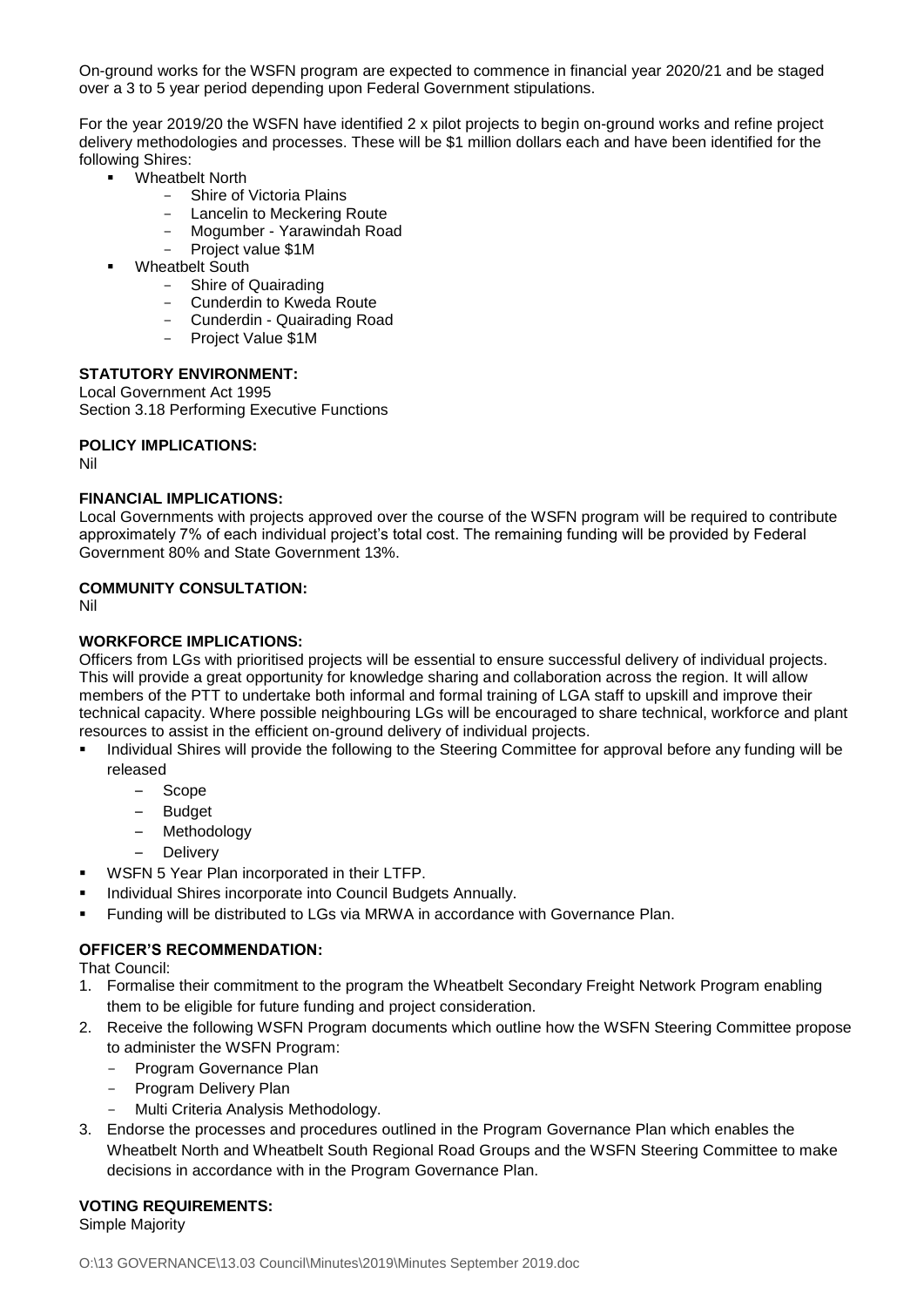## **09/0919**

**Moved Cr Bowey Seconded Cr Robins that Council:**

- **1. Formalise their commitment to the program the Wheatbelt Secondary Freight Network Program enabling them to be eligible for future funding and project consideration.**
- **2. Receive the following WSFN Program documents which outline how the WSFN Steering Committee propose to administer the WSFN Program:**
	- **- Program Governance Plan**
	- **- Program Delivery Plan**
	- **- Multi Criteria Analysis Methodology.**
- **3. Endorse the processes and procedures outlined in the Program Governance Plan which enables the Wheatbelt North and Wheatbelt South Regional Road Groups and the WSFN Steering Committee to make decisions in accordance with in the Program Governance Plan.**

**Carried 9/0**

# **6.5 Kulin Shire Council Submission to the Select Committee into Local Government**

| <b>RESPONSIBLE OFFICER:</b><br><b>FILE REFERENCE:</b><br><b>AUTHOR:</b> | CEO<br>CEO | 14.03 Local Government and Regional Development                                               |
|-------------------------------------------------------------------------|------------|-----------------------------------------------------------------------------------------------|
| <b>STRATEGIC REFERENCE/S: 4.1</b>                                       |            | Provide good strategic decision making, governance, leadership and<br>professional management |

# **DISCLOSURE OF INTEREST:** Nil

## **SUMMARY:**

The Legislative Council passed a motion to establish a Select Committee into Local Government. Kulin Shire Council have provided a written submission.

# **BACKGROUND & COMMENT:**

Council, via a letter submission co-signed by President Barry West and CEO Garrick Yandle, provided the following comments regarding the key issues affecting regional local governments in Western Australia, specifically Kulin Shire Council based upon the Terms of Reference of the Committee.

(a) Whether the *Local Government Act 1995* and related legislation is generally suitable in its scope, construction

and application;

- The Local Government Act 1995 currently functions well, but could have some refinement.
- Council is of the assumption that the current Act review process will address any issues that require refinement.
- (b) The scope of activities of Local Governments;
	- Local Governments are the first point of contact with local communities and are the key drivers within local communities and with local stakeholders regarding economic and community development.
	- In regional Western Australia there are efficiencies gained by smaller Councils being integral parts of the community in the delivery of economic and community development.
	- Small regionally based Councils are often the most significant employer within the local community as well as the most significant developer in the community.
	- Local Governments are also being increasingly relied upon to deliver ancillary services historically delivered by either State of Federal Governments without additional funding or resources.
- (c) The role of the Department of State administering the *Local Government Act 1995* and related legislation;
	- In recent years it appears that the Department has become more of an investigative and prosecution body rather than providing assistance, advice or administrative support to local governments.
	- Such roles seem to have passed to WALGA, but without any jurisdiction or full understanding of the Act to provide an appropriate level of support or advice.
	- The recent changes involving the Auditor General in Audits has added additional cost and resourcing to an already arduous, costly and time consuming process.
- (d) The role of Elected Members and Chief Executive Officers/employees and whether these are clearly defined, delineated, understood and accepted;
	- The recent introduction for mandatory training for Elected Members has created significant angst regarding time, resourcing and cost requirements.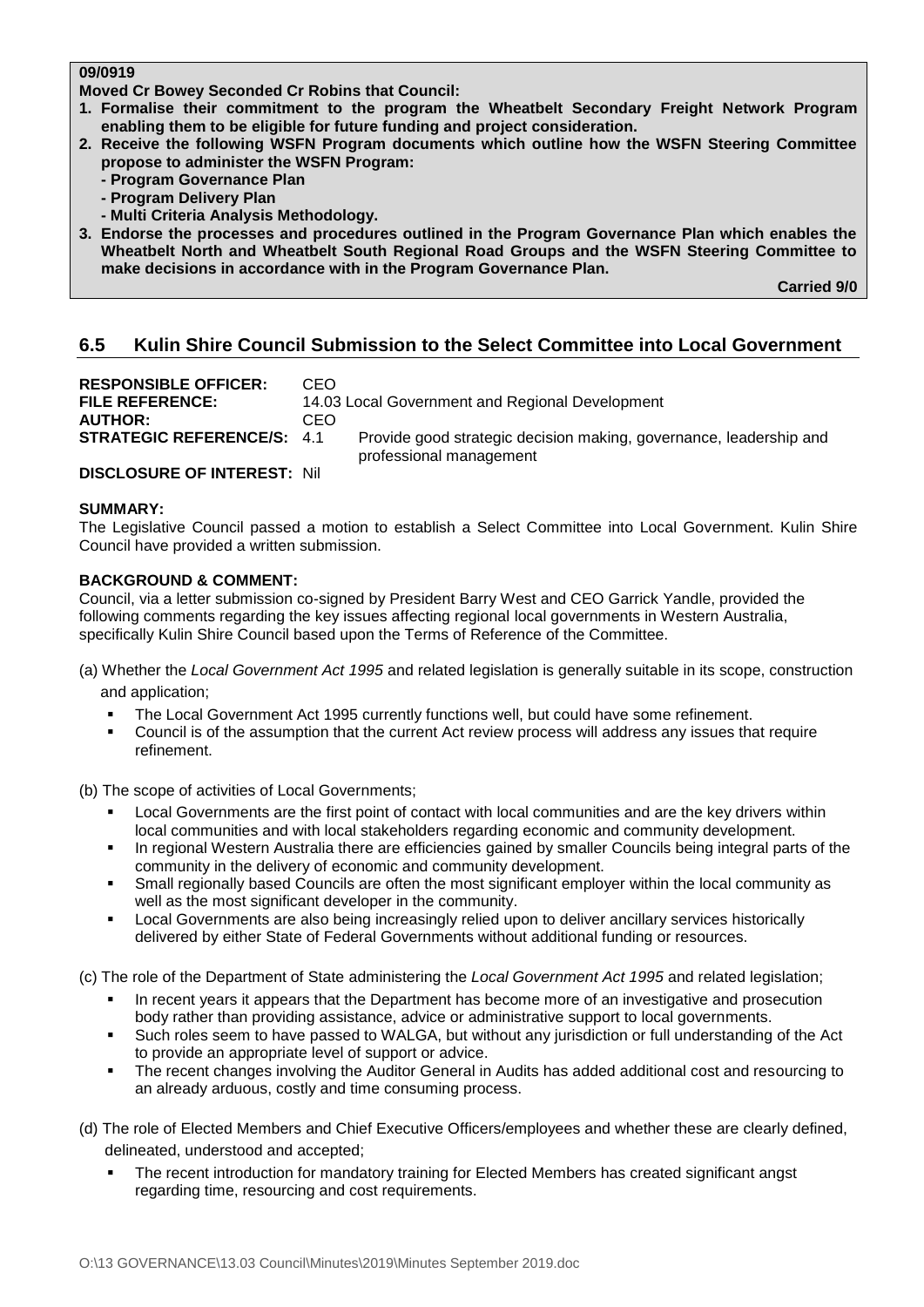- Council suggests that any mandatory training be streamlined to be delivered in a practical, pragmatic, low cost, affordable and accessible manner via an initial 1 day maximum long seminar that could be conducted onsite at Council.
- Other non-mandatory training could also be conducted via webinars like the recent WALGA conducted 1 hour sessions that could also be presented onsite as part of Council Concept Forums.

(e) The funding and financial management of Local Governments; and

- In the Local Government Operational Guidelines Number 18 the Department described the Operating Surplus Ratio as a financial performance ratio which is a key indicator of a local government's financial sustainability.
- A positive ratio indicates the percentage of total own source revenue available to help fund proposed capital expenditure, transfer to cash reserves or to reduce debt. A negative ratio indicates the percentage increase in total own source revenue (principally rates) that would have been required to achieve a break-even operating result.
- The depreciation expense posted each year has a significant impact on our operating result and we consistently post a loss based on this expense. In order to achieve the basic standard of this ratio we need a profit result equal to or higher than 10% of our own source revenue. The first challenge will be posting a profit result, the second will be achieving a profit level high enough to achieve the minimum standard.
- Council is required to regularly review our Asset Management Plan and our Long Term Financial Plan.
- In conjunction to this Council is required to regularly conduct revaluations on each of the levels of assets.
- The ongoing challenge of the asset management and revaluation review processes is to determine appropriate depreciation rates which ensure the rates we are currently using are correct and to ensure that depreciation isn't overstated.
- Such processes are still work in progress, especially with regard to the accuracy and meaningfulness of the data, as such many Councils are grappling with how this ultimately affects their long term financial sustainability.
- Council also has significant road infrastructure assets requiring ongoing maintenance and renewal, which is a significant portion of the annual budget.

(f) Any other related matters the Select Committee identifies as worthy of examination and Report.

- Local Government continues to work closely with all forms of government, industry and local communities to deliver the best available services to local communities.
- Regional Local Governments also work closely together to collaborate and share ideas and resources for mutual benefit across the region, the Wheatbelt Secondary Freight Network Program is a successful working example of this collaboration where 42 Wheatbelt Shires have successfully worked together and lobbied to receive nearly \$90M in funding to upgrade significant local roads within the region.

Council also supports other submissions to the Committee as follows:

- **Central Country Zone**
- WALGA.

# **STATUTORY ENVIRONMENT:**

Local Government Act 1995 is a topic of discussion as part of the submission.

**POLICY IMPLICATIONS:** Nil **FINANCIAL IMPLICATIONS:** Nil **COMMUNITY CONSULTATION:** Nil **WORKFORCE IMPLICATIONS:** Nil

# **OFFICER'S RECOMMENDATION**

That Council endorse the Kulin Shire Council submission to the Select Committee into Local Government as submitted by the CEO 13 September 2019.

# **VOTING REQUIREMENTS:**

Simple Majority.

## **10/0919**

**Moved Cr Duckworth Seconded Cr Varone that Council endorse the Kulin Shire Council submission to the Select Committee into Local Government as submitted by the CEO 13 September 2019.**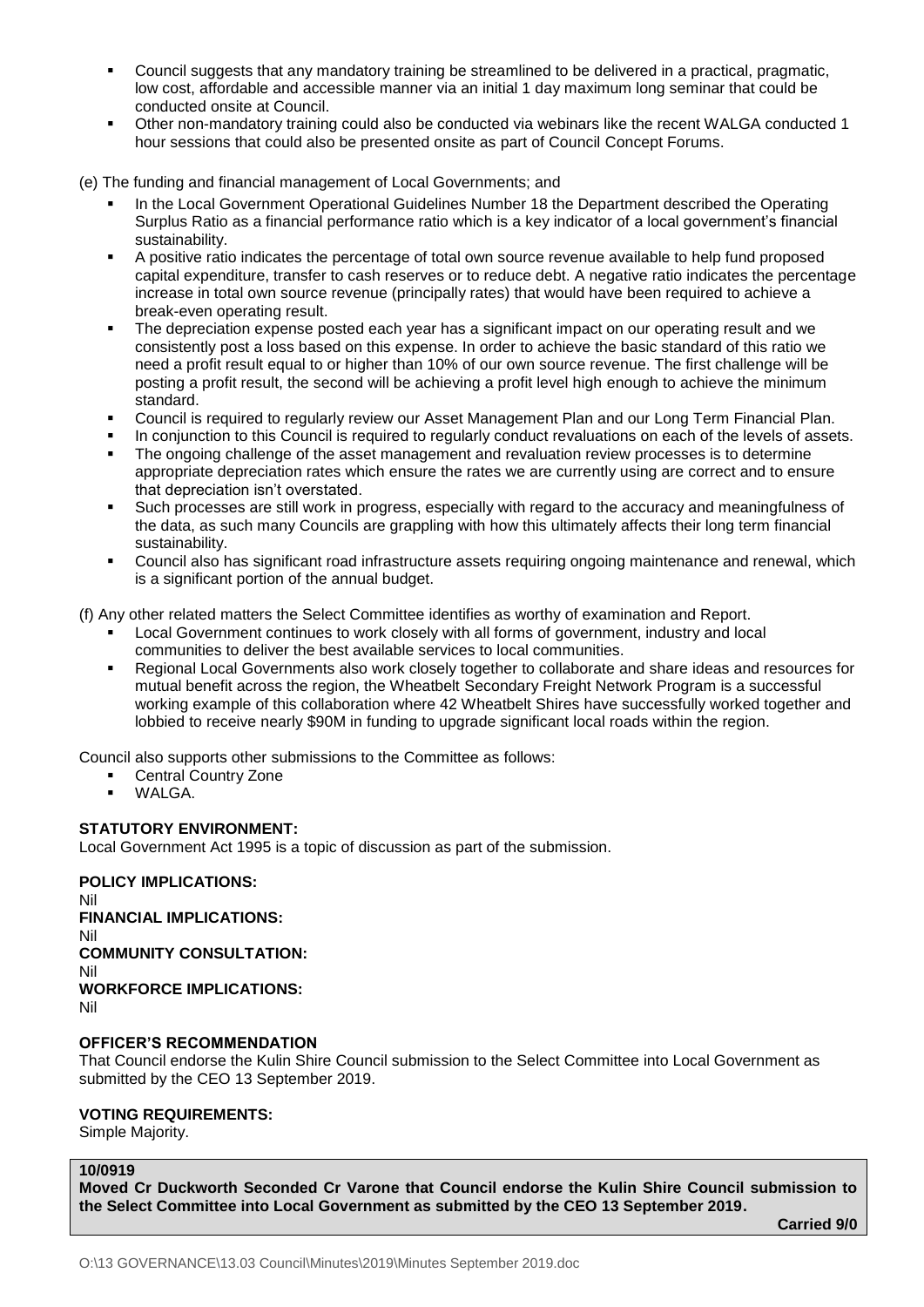# **7.1 Compliance Reporting – General Compliance August 2019**

| <b>NAME OF APPLICANT:</b>           | CEO                                                                              |
|-------------------------------------|----------------------------------------------------------------------------------|
| <b>RESPONSIBLE OFFICER:</b>         | CEO                                                                              |
| <b>FILE REFERENCE:</b>              | 12.05 Compliance 12.06 - Accounting Compliance                                   |
|                                     | <b>STRATEGIC REFERENCE/S:</b> CBP 4.1 Civic Leadership, 4.1.8 Compliance methods |
| <b>AUTHOR:</b>                      | CEO.                                                                             |
| <b>DISCLOSURE OF INTEREST: Nill</b> |                                                                                  |

### **SUMMARY:**

This report addresses General and Financial Compliance matters for August 2019. This process is not definitive, each month additional items and/or actions may be identified that are then added to the monthly checklist. Items not completed each month e.g. quarterly action - will be notations.

The report provides a guide to the compliance requirements being addressed as part of staff workloads and demonstrates the degree of internal audit being completed.

### **BACKGROUND & COMMENT:**

The Compliance team and works staff commence the monthly compliance effort immediately after the Shire meeting each month. At that time, the Executive Support Officer will email the assigned staff member their compliance requirements for the coming month. As the month progresses, staff in conjunction with their manager, the CEO or DCEO will determine the extent of work/action needed to complete items. During Agenda week, the Compliance Team again meets to ensure the monthly report/list is reviewed and that compliance items are completed. In preparing the Agenda report, the CEO or DCEO will sign off on completed items.

Prior month items not completed previously will be reported in the following month so Council remains aware.

Outstanding April 2019 Records Management Disaster Plan – *completed Sept 2019* Outstanding May 2019 Review of Equal Opportunity Employment Plan Outstanding June 2019 Staff Performance Reviews & KRA's – commenced Outstanding July Disability Access and Inclusion Plan Review LEMC Reporting

### **FINANCIAL IMPLICATIONS:**

In terms of meeting compliance - normal administration expense. There may be items that require additional administrative effort to complete or require external assistance to resolve. In those cases, individual financial implications will be reported.

# **STATUTORY AND PLANNING IMPLICATIONS:**

Nil **POLICY IMPLICATIONS:** Identified as necessary – this report Nil **COMMUNITY CONSULTATION:** Nil **WORKFORCE IMPLICATIONS:** Nil

### **OFFICER'S RECOMMENDATION:**

That Council receive the General & Financial Compliance Report for August 2019 and note the matters of noncompliance.

# **VOTING REQUIREMENTS:**

Simple majority required.

# **11/0819**

**Moved Cr Duckworth Seconded Cr Lucchesi that Council receive the General & Financial Compliance Report for August 2019 and note the matters of non-compliance.**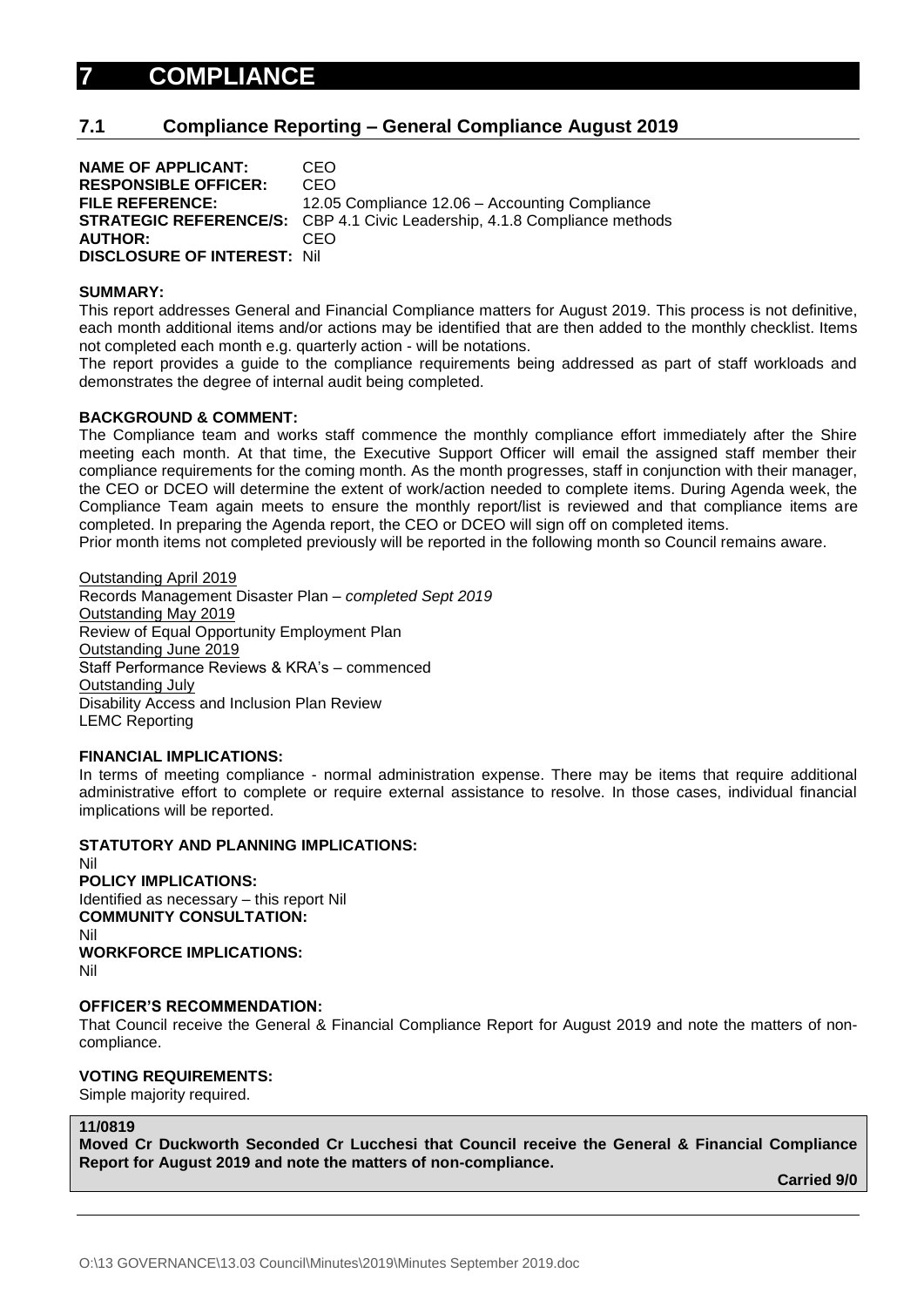### **NAME OF APPLICANT: CEO<br>RESPONSIBLE OFFICER: CEO RESPONSIBLE OFFICER: FILE REFERENCE:** 12.05 - Compliance **STRATEGIC REFERENCE/S:** CBP 4.1 Civic Leadership, 4.1.8 Compliance methods **AUTHOR:** CEO **DISCLOSURE OF INTEREST:** Nil

### **SUMMARY:**

To report back to Council actions performed under delegated authority for the period ending 30 June 2019.

To provide a comprehensive report listing of the delegations able to be exercised following adoption of a more substantial array of delegations in June 2017.

## **BACKGROUND & COMMENT:**

This report is prepared for Council detailing actions performed under delegated authority by the respective officers under each of the delegation headings:

# **ADMINISTRATION**

|                 | <b>Policy Delegation</b>                                   | <b>Officers</b>                           |
|-----------------|------------------------------------------------------------|-------------------------------------------|
| A1              | <b>Acting Chief Executive Officer</b>                      | (CEO)                                     |
| A2              | Agreements for Payments of Debts to Council                | (CEO/DCEO)                                |
| A3              | Casual Hirer's Liability                                   | (CEO)                                     |
| A4              | <b>Complaint Handling</b>                                  | (CEO)                                     |
| A5              | Fees & Charges - Discounts                                 | (CEO/DCEO/MW/MLS/CRC)                     |
| A6              | <b>Investment of Surplus Funds</b>                         | (CEO/DCEO)                                |
| A7              | IT & Social Media – Use of                                 | (CEO)                                     |
| A8              | Legal Advice, Representation & Cost Reimbursement          | (CEO)                                     |
| A9              | Payments from Municipal and Trust Funds                    | (CEO-to numerous staff - purchase orders) |
| A10             | Use of Common Seal                                         | (CEO)                                     |
| A11             | <b>Writing Off Debts</b>                                   | (CEO)                                     |
| A12             | Housing                                                    | (CEO)                                     |
| A13             | Procedure for Unpaid Rates Finance                         | (CEO)                                     |
|                 | <b>GOVERNANCE</b>                                          |                                           |
| G <sub>1</sub>  | Applications for Planning Consent                          | (CEO)                                     |
| G <sub>2</sub>  | <b>Building Licences and Swimming Pools</b>                | (EHO/Building Surveyor)                   |
| G <sub>3</sub>  | Cemeteries Act 1986                                        | (CEO)                                     |
| G4              | Health Act 1911 Provisions                                 | (EHO)                                     |
|                 | <b>HUMAN RESOURCES</b>                                     |                                           |
| Η1              | Grievance Procedures                                       | (CEO)                                     |
|                 | <b>COMMUNITY SERVICES</b>                                  |                                           |
| CS <sub>1</sub> | Bushfire Control - Shire Plant for Use of                  | (CEO)                                     |
| CS <sub>2</sub> | Bushfire Control - Plant Use for Adjoining Shires          | (CEO)                                     |
| CS <sub>3</sub> | Bushfire Prohibited / Restricted Burning Periods - Changes | (Shire President/CEO)                     |
| CS4             | <b>Bushfire Training Administration</b>                    | (CEO)                                     |
| CS <sub>5</sub> | Cat Ownership Limit - Cat Control                          | (CEO)                                     |
| CS <sub>6</sub> | Dog Control - Attacks                                      | (CEO)                                     |
| CS7             | Dog Ownership Limit - Dog Control                          | (CEO)                                     |
| CS <sub>8</sub> | Sea Containers Use of - Town Planning                      | (CEO)                                     |
| CS <sub>9</sub> | <b>Second Hand Dwellings</b>                               | (CEO)                                     |
| <b>CS10</b>     | <b>Temporary Accommodation</b>                             | (CEO)                                     |
| <b>CS11</b>     | Unauthorised Structures - Building Control                 | (CEO)                                     |
| <b>CS13</b>     | Freebairn Recreation Club Committee                        | (FRC Club Committee)                      |
| <b>CS14</b>     | Kulin Child Care Centre Management Committee               | (KCCC Mgmt. Committee)                    |
| <b>CS15</b>     | <b>General - Community Services Practices</b>              | (CEO)                                     |
| <b>CS20</b>     | <b>Seed Collection</b>                                     | (CEO)                                     |
| <b>WORKS</b>    |                                                            |                                           |
| W1              | <b>Gravel Supplies</b>                                     | (MW)                                      |
| W <sub>2</sub>  | Roads - Clearing                                           | (CEO)                                     |
| WЗ              | Roads – Damage to                                          | (MW)                                      |

O:\13 GOVERNANCE\13.03 Council\Minutes\2019\Minutes September 2019.doc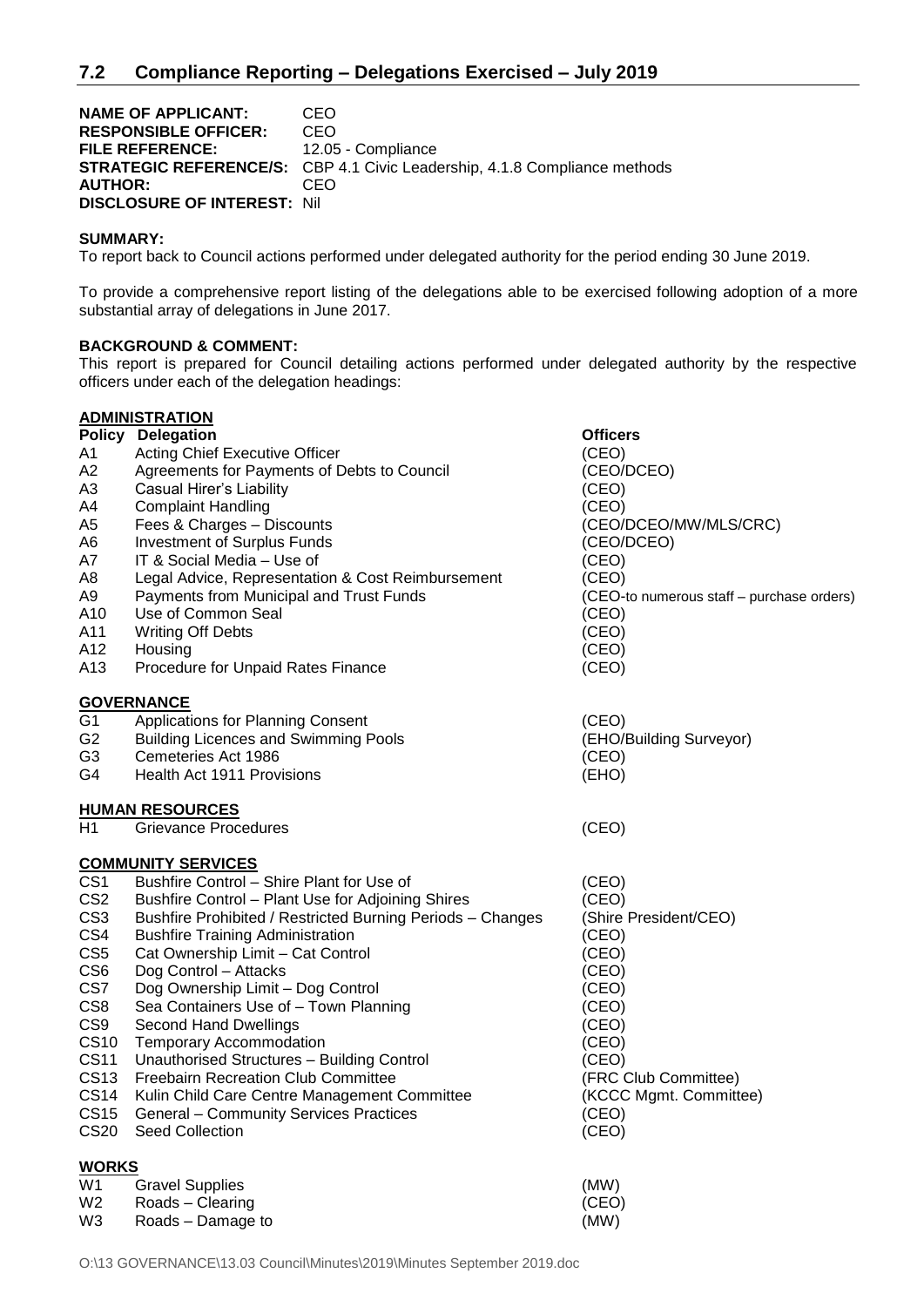| W4              | Roads - Roadside Markers - Management of | (MW)  |
|-----------------|------------------------------------------|-------|
| W5              | Stormwater Drainage                      | (MW)  |
| W6              | <b>Street Trees</b>                      | (CEO) |
| W7              | Streetscape – Improvements               | (CEO) |
| W8              | Roadside Burning                         | (MW)  |
| W9              | <b>Temporary Road Closures</b>           | (MW)  |
| W <sub>10</sub> | General - Works Practices Approvals      |       |

### **COMMENT:**

The following details the delegations exercised within the Shire relative to the delegated authority for the month of September 2019 and are submitted to Council for information (excluding delegations under A9, Payments – refer to individual order and payment listed in Accounts paid).

### **A7 IT & Social Media**

Updates to website and Facebook pages

## **CS6 Dog Control - Attacks**

Infringement issued for dog attack

### **W1 Gravel Supplies**

Sourced gravel for various capital works projects

## **STATUTORY ENVIRONMENT:**

*Building Act 2011 Bushfires Act 1954 Cemeteries Act 1986 Health (Asbestos) Regulations 1992; Health (Miscellaneous Provisions) Act 1911; Local Government Act 1995 Public Health Act 2016 Shire of Kulin TPS2 Town Planning Development Act Town Planning Scheme Trustees Act, Part III, Criminal Procedure Act 2004;*

### **FINANCIAL IMPLICATIONS:**

Nil in terms of exercising delegation and reporting to Council though there may be financial implications in the case of each delegation exercised.

### **STATUTORY AND PLANNING IMPLICATIONS:**

Sections 5.18 and 5.46 of the Local Government Act 1995

### **POLICY IMPLICATIONS:**

There are no known policy implications relating to this report.

# **COMMUNITY CONSULTATION:**

Nil

**WORKFORCE IMPLICATIONS:**

Nil

# **OFFICER'S RECOMMENDATION:**

That Council receive the Delegation Exercised Report for August 2019.

# **VOTING REQUIREMENTS:**

Simple majority required.

# **12/0819**

**Moved Cr McInnes Seconded Cr Robins that Council receive the Delegation Exercised Report for August 2019.**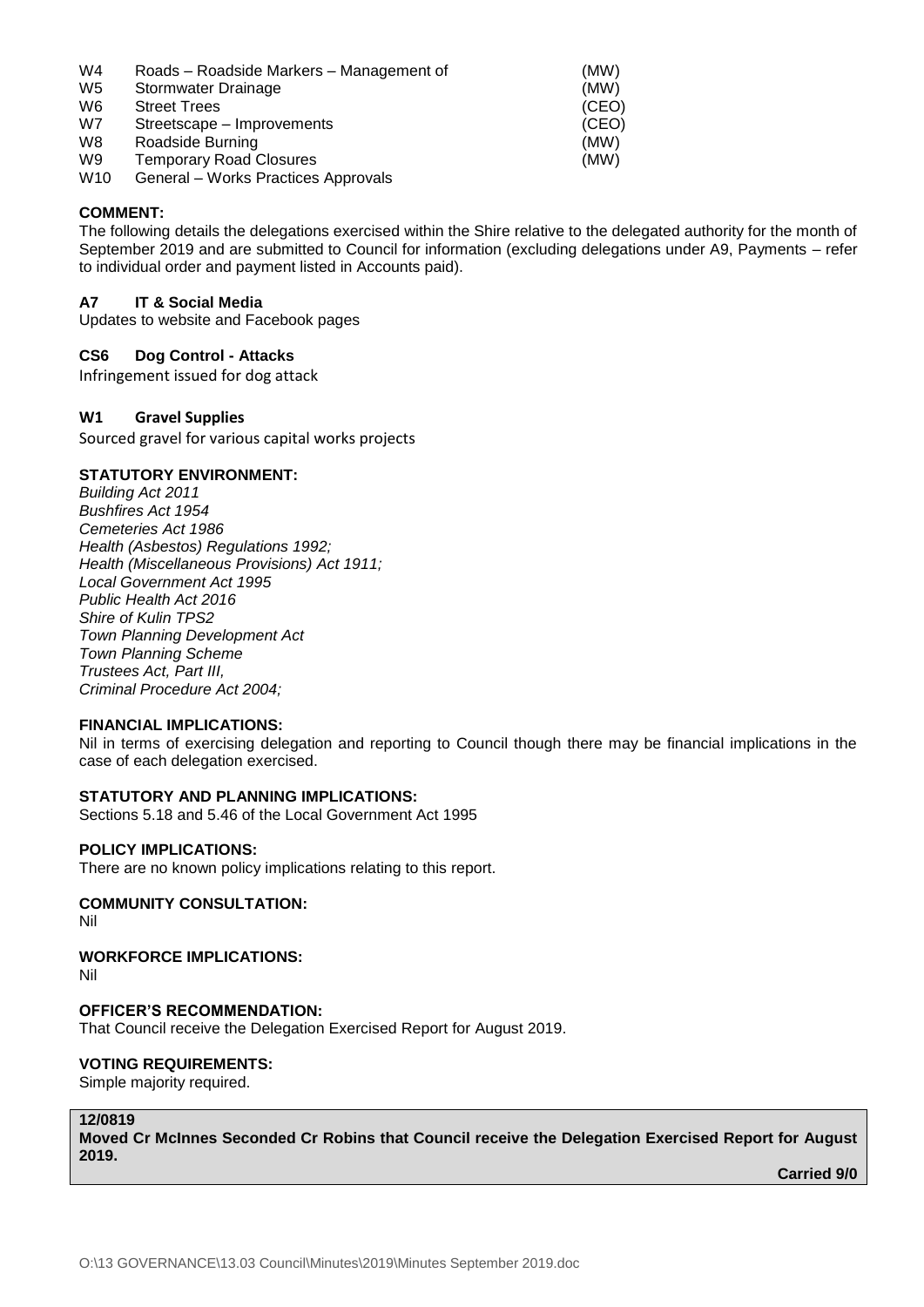| <b>FILE REFERENCE:</b><br>12.05 & 04.04                                                                |  |
|--------------------------------------------------------------------------------------------------------|--|
| <b>AUTHOR:</b><br>CEO                                                                                  |  |
| <b>STRATEGIC REFERENCE/S:</b> Corporate Business Plan, Civic Leadership 4.1.1 a; CEO KRA 3.3 Financial |  |
| Management, 3.5 Integrated Planning                                                                    |  |

#### **DISCLOSURE OF INTEREST:** Nil

### **SUMMARY:**

The below recommendations were presented to the Shire of Kulin Audit and Risk Committee Meeting held on Wednesday 18 September 2019.

Minutes from this meeting are included in this agenda at Item 5.3 for further information and recommendation reports.

#### **SUMMARY:**

The 2017-18 Audit Report received from Byfields Business Advisors identified two matters which they regarded as significant, these were:

- 1.) An audit qualification due to the ineffective system of internal control over cash income/receipts in relation to the Kulin Bush Races; and
- 2.) A significant adverse trend in the financial position of the Shire with specific regard to the Operating Surplus Ratio being below the Department of Local Government, Sport and Cultural Industries (the Department) standard for the past three years.

Section 7.12 (4) of The Local Government Act 1995 requires a Local Government to prepare a report addressing matters identified as significant by the auditors and to state what action the local government has taken or intends to take with respect to each of those matters.

# **BACKGROUND & COMMENT:**

### Kulin Bush Races

The Kulin Bush Races committee, in the past, have been a sub-committee of Council. The event raises a significant amount of revenue and almost all of the income comes from cash received on the day. There are no point of sale computers or reports to verify this income and very little stocktake and inventory checks are run to verify stock on hand. All expenditure is verifiable with invoices however the committee did not always use the same purchasing controls imposed by policy for the rest of the Shire. The Kulin Bush Races (KBR) event has long been identified as a risk by Council and, as such, we have ceased our association with the committee. KBR have incorporated and are now running their event in their own right.

### Operating Surplus Ratio

In the Local Government Operational Guidelines Number 18 the Department described the Operating Surplus Ratio as a financial performance ratio which is a key indicator of a local government's financial sustainability. The Operating Surplus Ratio is calculated by:

# (Operating Revenue-Operating Expenditure)

# Own Source Revenue

A positive ratio indicates the percentage of total own source revenue available to help fund proposed capital expenditure, transfer to cash reserves or to reduce debt. A negative ratio indicates the percentage increase in total own source revenue (principally rates) that would have been required to achieve a break-even operating result.

Standard:

Basic Standard between 1% and 15% (0.01 and 0.15) Advanced Standard > 15% (>0.15).

### Comment:

The depreciation expense posted each year has a significant impact on our operating result and we consistently post a loss based on this expense. In order to achieve the basic standard of this ratio we need a profit result equal to or higher than 10% of our own source revenue. The first challenge will be posting a profit result, the second will be achieving a profit level high enough to achieve the minimum standard.

2017/2018

| --------                              |                            |                                    |                       |
|---------------------------------------|----------------------------|------------------------------------|-----------------------|
|                                       | <b>COM</b><br>20 I O       | 2017<br>∠∪                         | <u>__</u><br>16<br>∠∪ |
| Ratio<br>Surplus<br>)ners<br>perating | $\Delta$ F<br>'n<br>'∪.40. | $\sqrt{2}$<br>$\sim$<br>v.<br>. ن. | ం.<br>v.v.            |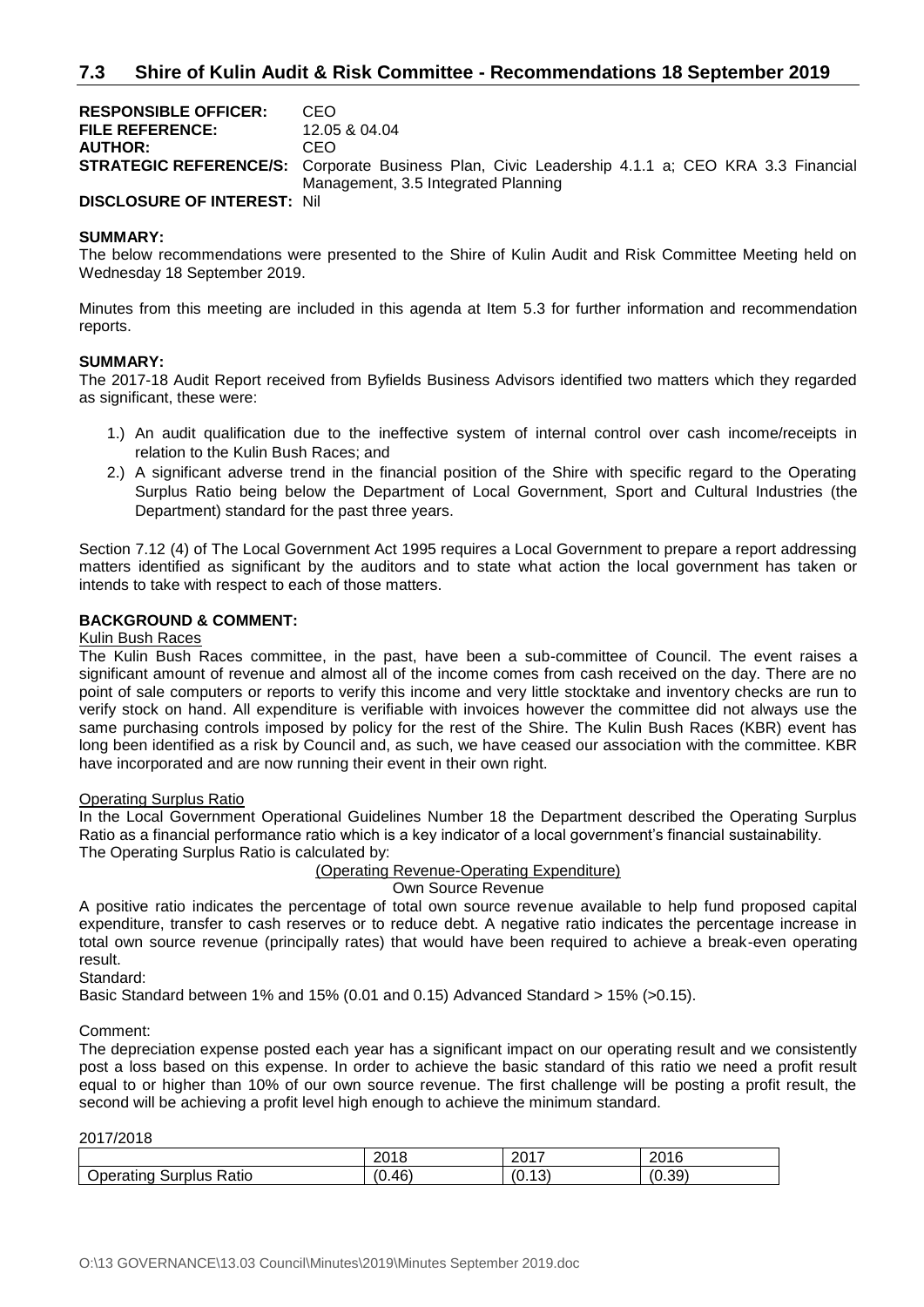### Action:

During the 2019/2020 we are reviewing our Asset Management Plan and our Long Term Financial Plan. In addition to this, and in conjunction with the review of our Asset Management Plan, we will be conducting revaluations on each of the levels of assets. We will do some analysis on appropriate depreciation rates to ensure the rates we are currently using are correct and to ensure that our depreciation isn't overstated.

Further to this, we will apply a higher level of scrutiny to our larger outlays of maintenance type work which we expense during the year. From time to time we make improvements to assets through a maintenance program and these expenditures are considered to be operating in nature rather than capital. When these expenditures are a genuine capital expense they will be moved to the balance sheet rather than expensed through the operating statement. While this additional scrutiny (and any consequent change in expense classification) will have a positive impact on our net result, the impact will be minimal with regards to the Shire achieving the basic standard of this ratio.

# **STATUTORY ENVIRONMENT:**

# Local Government Act 1995

Section 7.12 (4) of The Local Government Act 1995 requires a Local Government to prepare a report addressing matters identified as significant by the auditors and to state what action the local government has taken or intends to take with respect to each of those matters.

## **POLICY IMPLICATIONS:**

Nil

# **FINANCIAL IMPLICATIONS:**

Nil

# **COMMUNITY CONSULTATION:**

Nil

# **WORKFORCE IMPLICATIONS:**

Nil

# **OFFICER'S RECOMMENDATION TO AUDIT & RISK COMMITTEE**

That the Audit Committee:

- 1. Acknowledge receipt of the letter from DLGSC received 20 August 2019.
- 2. Recommend to Council the explanation of significant items and intended actions as reported in the annual report.
- 3. Recommend to Council that the CEO to provide a written response to DLGSC confirming appropriate action has been undertaken as requested.

# **AUDIT & RISK COMMITTEE'S RECOMMENDATION TO COUNCIL**

That Council endorse the recommendations from the Audit and Risk Committee Meeting held 18 September 2019 as follows:

- 1. Acknowledge receipt of the letter from DLGSC received 20 August 2019.
- 2. Recommend to Council the explanation of significant items and intended actions as reported in the annual report.
- 3. Recommend to Council that the CEO to provide a written response to DLGSC confirming appropriate action has been undertaken as requested.

# **VOTING REQUIREMENTS:**

Simple Majority.

# **13/0919**

**Moved Cr Duckworth Seconded Cr Bowey that Council endorse the recommendations from the Audit and Risk Committee Meeting held 18 September 2019 as follows:**

- **1. Acknowledge receipt of the letter from DLGSC received 20 August 2019.**
- **2. Recommend to Council the explanation of significant items and intended actions as reported in the annual report.**
- **3. Recommend to Council that the CEO to provide a written response to DLGSC confirming appropriate action has been undertaken as requested.**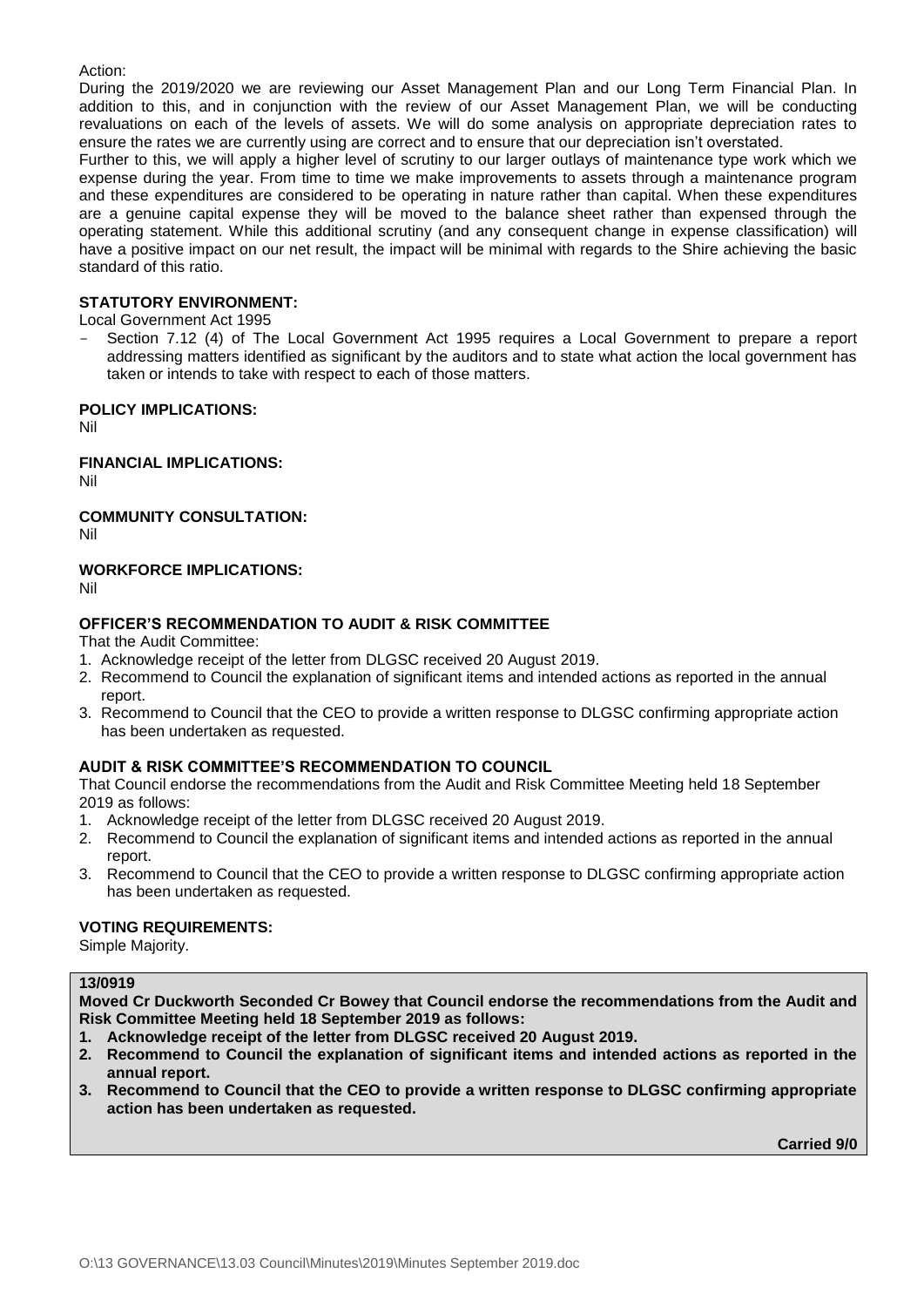# **8 ELECTED MEMBERS MOTIONS OF WHICH PREVIOUS NOTICE HAS BEEN GIVEN**

Nil

# **NEW BUSINESS OF AN URGENT NATURE INTRODUCED BY DECISION OF MEETING**

**Cr Robins declared a financial interest in Item 9.2 and left the Council Chambers at 4.56pm**

# **9.2 Bitumen & Aggregate Tenders**

**NAME OF APPLICANT:** CEO **RESPONSIBLE OFFICER:** CEO **FILE REFERENCE:** 23.05 Plant Tenders **AUTHOR:** CEO, Works Manager **STRATEGIC REFERENCE/S:** CSP 1.2.1 Transport network **DISCLOSURE OF INTEREST:** Nil

### **SUMMARY:**

In accordance with the adopted budget in terms of plant replacement and annual tenders for the supply of bitumen, aggregate and cartage tenders were called for:

## **Annual Tenders**

- Bitumen supply 2019/20
- Aggregate requirements and cartage for 2019/20

# **BACKGROUND & COMMENT:**

Tenders closed 4pm Tuesday 17 September 2019. Tenders were opened by staff after this time.

A table detailing tenders received has been prepared for the Council meeting.

# **FINANCIAL IMPLICATIONS:**

Tenders meet expectations and apply to road construction jobs where the exact quantities can only be determined later and pricing is that sense is based more on unit cost.

# **STATUTORY AND TOWN PLANNING IMPLICATIONS:**

Nil

# **POLICY IMPLICATIONS:**

The Shire policy A10 – Regional Price Preference policy would apply to these tenders received from local supplier businesses based in the Shire area. The Shire policy allows for an "up to 10% allowance/advantage for local suppliers.

### **COMMUNITY CONSULTATION:**

Nil

# **WORKFORCE IMPLICATIONS:**

Nil

# **RECOMMENDATIONS:**

- Bitumen- That the Shire of Kulin accept the tender price from Bitutek to supply the Shire bitumen requirements for 2019/20, at a unit litre rate of 1.05 dollar per litre, spreader hire \$125 hr and pre-coat at \$7.50 per tonne.
- Aggregate That the Shire of Kulin accept the tender from BGC for the supply of aggregate and the tender from Kulin Transport for cartage at a total cost of \$40,265 based on tender quantity estimates.

# **VOTING REQUIREMENTS:**

Simple majority required.